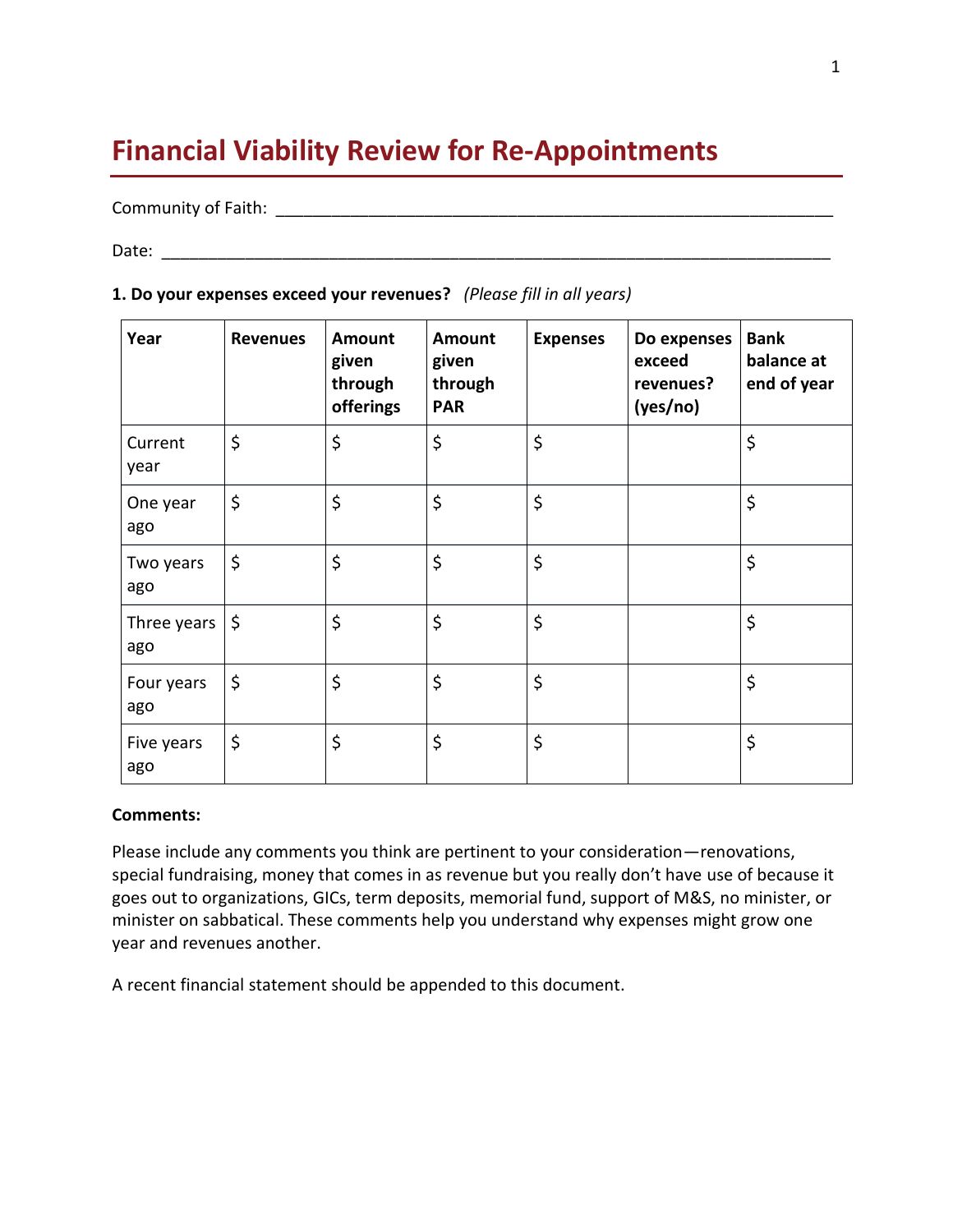#### **2. Payroll Costs:**

We have the present staff:

(F – Full-time; P – Part-time; V – Voluntary; H – paid an Honourarium)

Minister: \_\_\_\_\_\_\_\_ ; Secretary: \_\_\_\_\_\_\_\_ ; Custodian: \_\_\_\_\_\_\_\_ ; Musician(s): \_\_\_\_\_\_\_ ;

Sunday School Teacher(s): \_\_\_\_\_\_\_ ; Other: \_\_\_\_\_\_\_\_\_\_\_\_\_\_\_\_\_\_\_\_\_\_\_\_\_\_\_\_\_\_\_\_\_\_\_\_\_\_\_\_

Cost of payroll (\$ paid plus employer contributions (EI, etc.) for everyone.

| <b>Current year</b> | One year ago | Two years<br>ago | Three years<br>ago | <b>Four years</b><br>ago | <b>Five years ago</b> |
|---------------------|--------------|------------------|--------------------|--------------------------|-----------------------|
|                     |              |                  |                    |                          |                       |

Cost of Pulpit Supply.

| <b>Current year</b> | $\vert$ One year ago | Two years<br>ago | Three years<br>ago | Four years<br>ago | <b>Five years ago</b> |
|---------------------|----------------------|------------------|--------------------|-------------------|-----------------------|
|                     |                      |                  |                    |                   |                       |

**3. Have you experienced a deficit for more than two consecutive years in the last five years? \_\_\_**

## **4. Are there any outstanding loans? \_\_\_\_\_\_\_\_\_\_\_\_\_\_\_\_\_\_\_\_\_\_\_\_\_\_\_\_\_\_\_\_\_\_\_\_\_\_\_\_\_\_\_\_\_\_\_**

### **5. Do utilities, maintenance, and repairs exceed 25% of revenues?**

| Year               | <b>Utilities</b><br>(Power &<br>Water) | <b>Fuel</b> | Maintenance | <b>Total</b> | <b>Exceeds 25%</b><br>of Revenues<br>(Yes or No) |
|--------------------|----------------------------------------|-------------|-------------|--------------|--------------------------------------------------|
| Current year       | \$                                     | \$          | \$          | \$           |                                                  |
| One year ago       | \$                                     | \$          | \$          | \$           |                                                  |
| Two years ago      | \$                                     | \$          | \$          | \$           |                                                  |
| Three years<br>ago | \$                                     | \$          | \$          | \$           |                                                  |
| Four years<br>ago  | \$                                     | \$          | \$          | \$           |                                                  |
| Five years ago     | \$                                     | \$          | \$          | \$           |                                                  |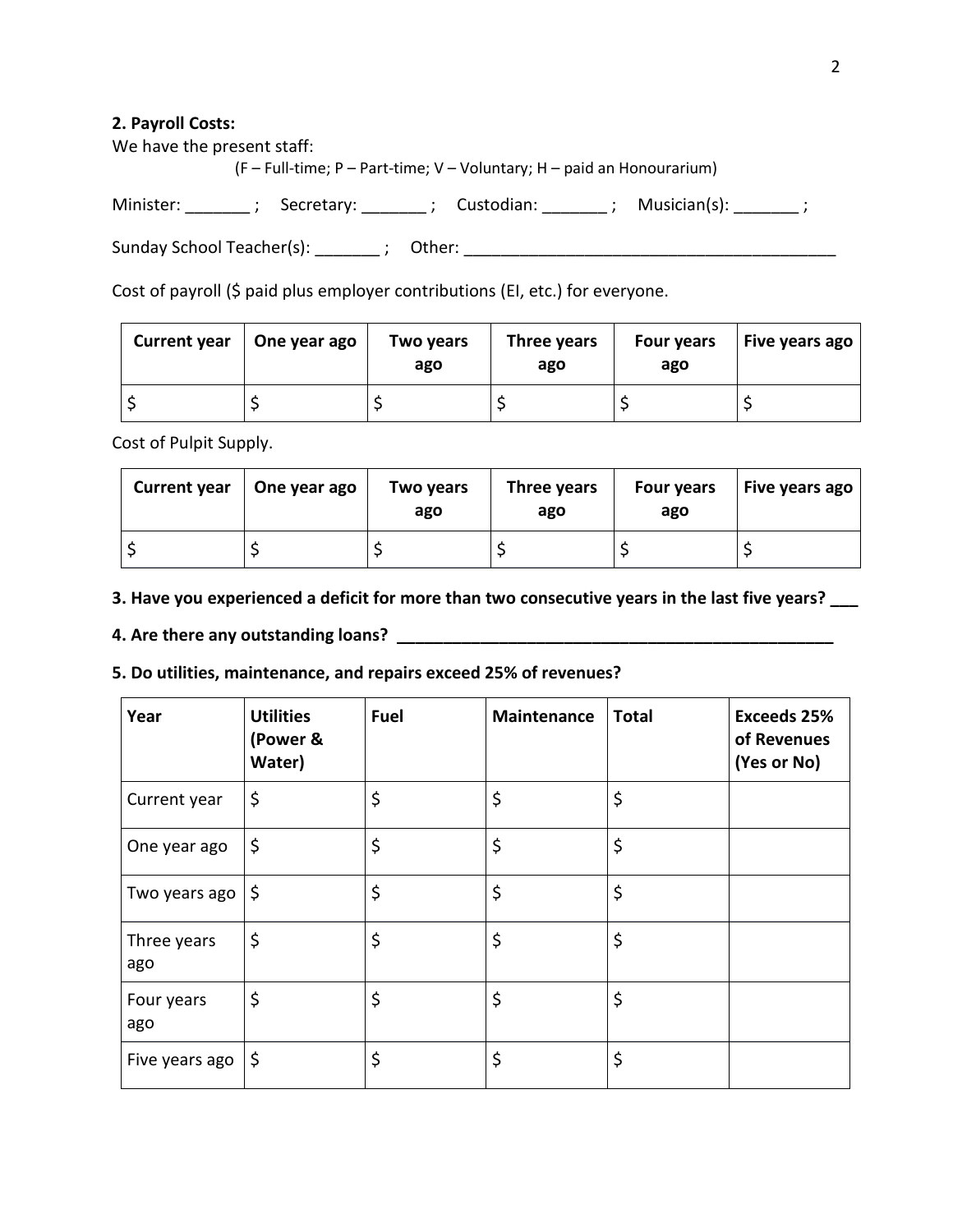# **6. a) How many contributors support your congregation?**

| <b>Current year</b> | One year ago | Two years<br>ago | Three years<br>ago | <b>Four years</b><br>ago | Five years ago |
|---------------------|--------------|------------------|--------------------|--------------------------|----------------|
|                     |              |                  |                    |                          |                |

## **7. How many contributors would you have in each age group this year?**

| 0-20 years      |  |
|-----------------|--|
| 21-30 years     |  |
| $31 - 40$ years |  |
| 41-50 years     |  |
| 51-60 years     |  |
| $61 - 70$ years |  |
| 71-80 years     |  |
| 81+ years       |  |

**8. Is there a reliance on a few generous contributors where 50% of the revenues come from one or two contributors? Contributors and Givings** 

| Annual<br>giving     | <b>Current</b><br>year | One year<br>ago | Two years<br>ago | <b>Three</b><br>years ago | <b>Four years</b><br>ago | <b>Five years</b><br>ago |
|----------------------|------------------------|-----------------|------------------|---------------------------|--------------------------|--------------------------|
| \$0-\$100            |                        |                 |                  |                           |                          |                          |
| \$101-\$500          |                        |                 |                  |                           |                          |                          |
| $$501-$<br>\$1,000   |                        |                 |                  |                           |                          |                          |
| $$1,001-$<br>\$5,000 |                        |                 |                  |                           |                          |                          |
| $$5,001+$            |                        |                 |                  |                           |                          |                          |